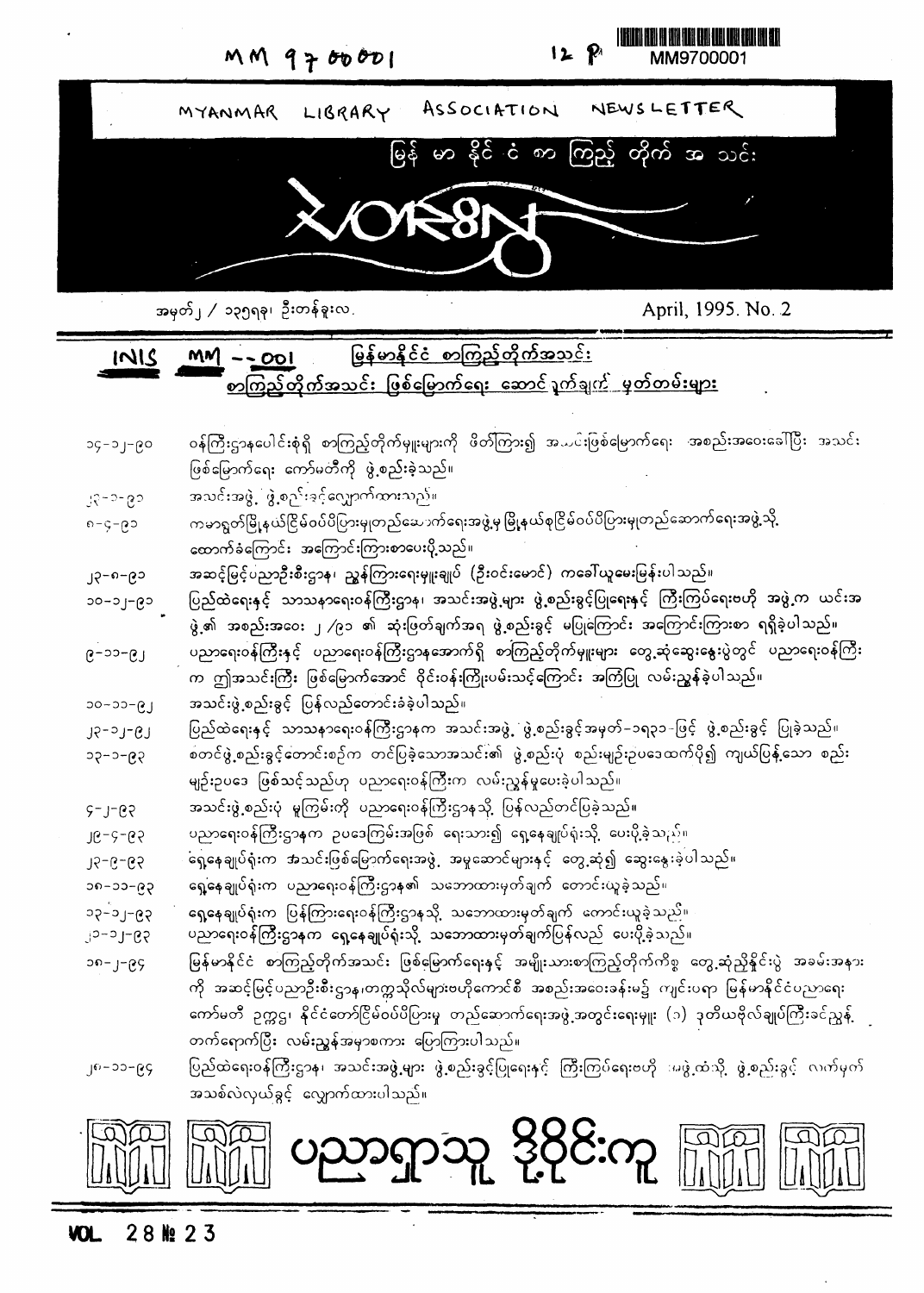သတင်းလွှာ <u>၂</u>

(ဆ) စာကြည့်တိုက်ပညာ ခေတ်မီတိုးတက် မြင့်မားလာစေရန်၊

<u>လုပ်ငန်းစဉ်များ</u> အထက်ပါရည်ရွယ်ချက်များ အောင်မြင်စေရန် အောက်ပါလုပ်ငန်းစဉ်များကို တတ်စွမ်းသမ္မ ကြိုးစားဆောင်ရွက်ကြရမည်။

(က) စာကြည့်တိုက်ပညာဆိုင်ရာ ဆွေးနွေးပွဲ၊ အခါအားလျှော်စွင ဟောပြောပွဲများကို ကျင်းပရန်၊

(ခ) စာကြည့်တိုက်ပညာများကို အများပြည် သူတို့ သိရှိနားလည်နိူင်စေရန်စာကြည့် တိုက်ပညာဂျာနယ်။ ူဇင်းနှင့်အခြားစာ အုပ်စာတမ်းများထုတ်ဝေရန်၊

(ဂ) စာကြည့်တိုက်ပညာ မွမ်းမံသင်တန်း၊ ဆင့်ပွားသင်တန်းများ ဖွင့်လှစ်ရန်၊

(ဃ)အသင်းရည်ရွယ်ချက်နှင့် ကိုက်ညီသော အခြားလုပ်ငန်းများကိုအကောင်အထည် ဖော်ရန်၊

မှတ်ချက်။ ။ဤအသင်းသည် မည်သည့် နိူင်ငံ ရေးပါတီ၊ အဖွဲ့အစည်းနှင့်မျှ ပတ် အစိုးရမဟုတဲ သက်ခြင်းမရှိသည့်  $\zeta$ သောအဖွဲ့အစည်း၊ Non+ Governmental Organization) ဖြစ်သည်။

ထီလာစစ်သူ၊ မောင်စွမ်းရည် မုံရွာဝင်းပေ၊ ပျဉ်းမနားမောင်နီသင်း တို၏ 'အမှာ' များဖြင့် ာာုတလင်ချ**စ်လေး၏ကဗျာ** ' ထွက်တော့မည် . . . . . . ။

<u> పొల్ల :ఆయాన్స్ బ్లాం</u>

မြန်မာနိုင်ငံစာကြည့်တိုက်အသင်း၏ <u>ရည်ရွယ်ချက်နှင့်လုပ်ငန်းစဉ်များ</u>

<u>ရည်ရွယ်ချက်များ</u> (က)မြန်မာနိုင်ငံ ဖွံ့ဖြိုးတိုးတက်ရေးအတွက် အဖက်ဖက်မှ ဆောင်ရွက်ကြွရာတွင်စာ ကြၙည့်တိုက် ပညာရှင်များနှင့် စာကြည့် တိုက်မျှုးများ၏ စုပေါင်းစွမ်းအားဖြင့် တစ်ဖက်တစ်လမ်းမှ ပါဝင်ဆောင်ရှက် ရန်၊

(ခ) စာကြည့်တိုက်ပညာရှင့်များနှင့်စာကြည့် တိုက်မှူးများ အချင်းချင်းပူး ပေါင်း၍ စာကြည့်တိုက်လုပ်ငန်းများ ပွဲ့ပြိုးရေး အတွက်ယိုင်းပင်းကူညီရန်၊

(ဂ) စာကြည့်တိုက်ပညာရှင်များနှင့်စာကြည့် တိုက်မှူးများ၏အရည်အချင်းနှင့်အဆင့် အတန်းအစဉ်တိုးတက် မြင့်မားရေးအ တွ<mark>က်အထ</mark>ောက်အကူပြုရန်၊

(ဃ)ပြည်သူလူထုအတွင်း စာပေဗဟုသုတ လေ့လာ လိုက်စားလိုစိတ် တိုးပွားပြီး စာကြည့်တိုက်၊ စာဖတ်ခန်း၊ စာကြည့် အသင်းများ ကျယ်ပြန့်စွာ ဖွံဖြိုးပေါ် ပေါက်စေရန်၊

(င) မြန်မာ့စာပေအမွေအနှစ်များ ထိန်းသိမ်း စောင့်ရှောက်ရေးနှင့်ဖွံ့ဖြိုး တိုးတက်ရေး အတွက်အထောက်အကူပြုရန်၊

(စ) စာကြည့်တိုက်လုပ်ငန်းများ ဆောင်ရွက် ရာတွင်အစိုးရဌာန၊အစိုးရ အဖွဲ့အစည်း၊ ှ<mark>အစိုးရမဟု</mark>တ်သော အဖွဲ့အစည်းများ၊ အပြည်ပြည်ဆိုင်ရာ အဖွဲ့အစည်းများ၏ အကူအညီနှင့် ပူးပေါင်းဆောင်ရှက်မူရ ယူနိုင်ရန်၊

စာသမား၊ စာကြည့်တိုက်သမားတို့အကြိုက်

<sup>''</sup>ပညာရှာသူ တို့၀ိုင်းကူ<sup>''</sup>

စာကြည့်တိုက်ကောင်းတစ်ခုသည် ပညာရပ်မျိုးစုံလေ့ တက္ကသိုလ်တစ်ခုပမာ လာရယူနိုင္ငံစရာ ဘုံရိပ်သာပ္၀င်ဖြစ်ပေသည်။ ပညာရှာလိုသူလူတိုင်းအတွက်ကူညီရမည်မှာ စာကြည့်တိုက်မျုးအစရှိသောစာကြည့်တိုက် ဝန်ထမ်းတိုင်း၏ အဓိကတာဝန်လည်းဖြစ် သည်။

အသိပညာ ဖွံ့ဖြိုးရေးကဏ္ဍရှိ အ ကြောင်းအချက်ထုတ်လုပ်ခြင်း၊ · သတင်းအ ချက်အလက်စုဆောင်းခြင်း၊စာအုပ်စာပေ အ ရည်အသွေးမြှင့်တင်ပေးနိုင်ခြင်း၊စသည်ဖြင့် ဉာဏလုပ်သာ<del>ဆာကြည့်</del>တိုက်မှူးများသည်အ သိပညာရှာလိုသူတို့၏ အားကိုးအားထားပြု နိုင်ရာ ပုဂ္ဂိုလ်မျိုးလည်းဖြစ်အပ်သည်။

စာကြည့်တိုက်မှူးအလုပ်ကို **ရွေး** ချယ်ခြင်းမှာ အလုပ်တစ်ခုရရုံသက်သက် မ ဖြစ်သင့်ပြီ။မိမိတို့စာကြည့်တိုက်တွင်စာလာ ဖတ်ကြသူတို့အတွက်ဘယ်စာမျိုးတွေ ဘယ် မှာပါသည်၊ ဘယ်လိုစာအုပ်ကိုဘယ်လိုရှာ ရမည်၊ ဘယ်စာအုပ်ကိုဘယ်သို့အသုံးပြုနိုင် သည်– စသည်ဖြင့် အကြံကောင်း၊ ဉာဏ် အရည်အချင်းရှိ ကောင်းများပေးနိုင်သည့် သောပုဂ္ဂိလ်ဖြစ်ရပေမည်။ စာလာဖတ်သူအ ဆင့်ဆင့်၊ ပညာအနုအရင့်အလိုက်ကျေနပ် အောင်စာကြည့်တိုက်တို့ကအကောင်းဆုံးကူ ညီနိုင်ကြပေမည်။ဤသည်မှာ– 'ပညာရှာသူ တို့ဝိုင်းကူ ''–ဟူသော သဘောထားပင် ဖြစ် ပေသည်။

စာကြည့်တိုက်တို့တွင်ပညာရှာချင် သူတို့အတွက်စေတနာရှိ၊ နည်းလမ်းသိသော ကူညီမှုတို့ကို စည်းမျဉ်းစည်းကမ်းဘောင်အ တွင်းမှာသာဝိုင်းဝန်းကူညီအပ်သည်ကိုလည်း အထူးဂရုပြုအပ်ပေသည်။စာကြည့်တိုက်မှူး

| ဦးသိန်းဟန်(ဆရာဓော်ဂျီ) တီထွင်ထားရစ်        | ဖတ်မှတ်သိမ်းဆည်းထားဖွယ်ရာ                 | $\mathbf{1}$ over the set of $\mathbb{C}$<br><u>အမှတ် (၅) ထွက်ပြီ</u> |
|--------------------------------------------|-------------------------------------------|-----------------------------------------------------------------------|
| ခဲ့သော– ပညာရှာသူ တို့ဝိုင်းကူ ''–ဟူသော     |                                           | ကျော်သိန်းဌေး စီစဉ်သည်။                                               |
| စာကြည့်တိုက် ဆောင်ပုဒ်သည်ပင် မြန်မာ        | AEUMSU                                    |                                                                       |
| နိုင်ငံ <i>စာ</i> ကြည့်တိုက်အသင်း၏ ရည်ရွယ် |                                           | .                                                                     |
| ချက်နှင့် လုပ်ငန်းစဉ်များ ပီပြင်ထမြောက်    | <u>အားမာန်သစ်စာပေ</u><br><u>လစဉ်ထုံတိ</u> | ▔▆▔▆▔▆▔▆▔▆▔▆▔▆▔▆▔▆▔▆▔<br>▞▗▚▔▆▔▆▔▆▔▆▔▆▔▆▔▆▔<br>fotov kondo po         |
| အောင်မြင်နိုင်ရေးအတွက် တွန်းအားပေး         | <u>၁၄၃၊ မြန်မာ့ဂုဏ်ရည်လမ်း</u>            | Fernandezh<br>.                                                       |
| သည့် လမ်းညွှန်စကားရပ်ပင် ဖြစ်ကြောင်း       | <u>ကန်တော်ကလေး၊ ရန်ကုန်</u>               | . .                                                                   |
| ကျွန်ုပ်တို့ ယုံကြည်သည်။<br>-              |                                           |                                                                       |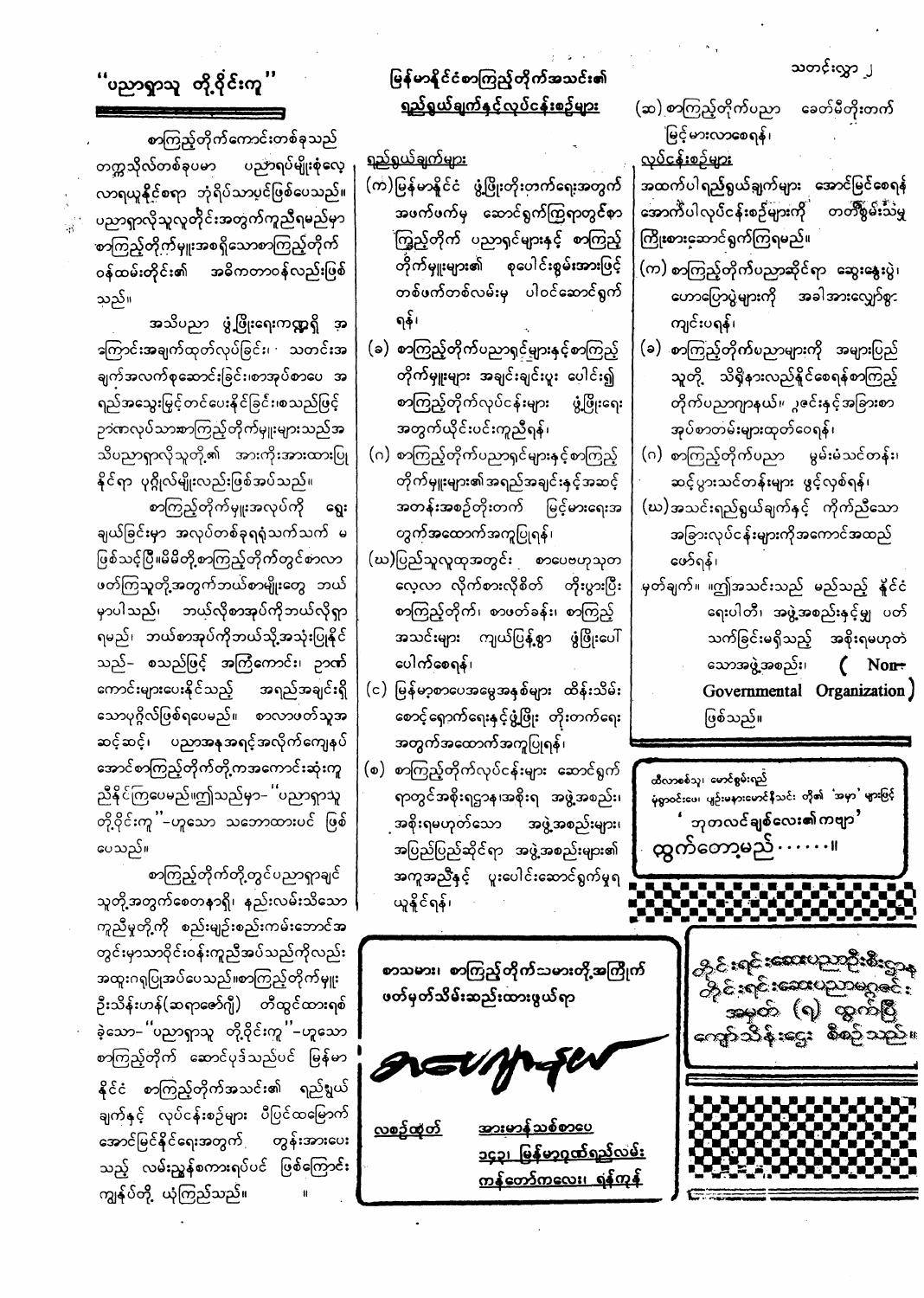ရှေးဟော့င်းပေ ပုံရပိုက်နှင့်လက်ရေးစာများ ပြုပြင်ထိန်းသိမ်းရေးဆိုင်ရာအဖွဲ့ ဖွဲ့

# <u>LA BILITA LA BILITA DELL'ALLA DELL'ALLA DELL'ALLA DELL'ALLA DELL'ALLA DELL'ALLA DELL'ALLA DELL'ALLA DELL'ALLA </u> **O DE SER DE DE LA BORDA DE**

တွင်သာဆက်လက်ထားရှိပြီး၊ကောက်ယူရရှိ သောစာရင်းများကိုသာ၊ကွန်ပျူတာဖြင့် စာ ရင်းသွင်းကာ ၊ စုပေါင်းကတ်တလောက် (UNION CATALOGUE) ပြုစုရန် ရည် ရွယ်ထားကြောင်း သိရှိရပါသည်။

ဦးဖေသိန်း တက္ကသိုလ်များသမိုင်းသုတေ့သနဌာန။

ကျွန်ပျူတာမှတစ်ဆင့် စာအုပ်များငှားရမ်းနိုင်မည် စင်ကာပူ မတ် ၂၈

စင်ကာပူနိုင်ငံသည်ဆက်သွယ် ရေးလုပ်ငန်း၌ တစ်ဆင့်တက်လှမ်းမှု. အဖြစ် အမျိုးသား စာကြည့်တိုက်ရှိ သတင်းအချက်အ စာအုပ်စာတမ်း လက်များကို ကွန်ပျူတာမှတစ်ဆင့် နေအိမ်တွင်းမှပင် ဖတ်ရှုလေ့လာနိုင် မည့်အစီအစဉ်တစ်ရပ်ကို တနင်္လာ နေ့က စတင် ဆောင်ရွက်ကြောင်း အေပီ သတင်းဌာနက ဖော်ပြသည်။ အစီအစဉ်အရ . စာသင်ကျောင်း၊ နေအိမ်နှင့်ရုံးခန်းများမှပင်နေရာမရွေ့ ကွ*န်* ျှတာများကိုအသုံးပြုလျက် စာ ကြည့်တိုက်များရှိ ကက်တလောက်၊ သီးသန်စာအုပ်၊ စာအုပ်ငှားရမ်းမ

အဖွဲ့၏ ရည်ရွယ်ချက်များမှာ အောက်ပါအတိုင်းဖြစ်ကြောင်းသိရှိရသည်။

မြ**န်မာတို့၏စာပေ၊အ**မွေအ  $\mathsf{N}$ C နှစ်နှင့်သမိုင်းဆိုင်ရာအထောက်အထားများ ထိန်းသိမ်းရေး၊ ၂။ ရှေးဟောင်း ပေ၊ပုရင္ပဲ နှင့် လက်ရေးစာများပြုပြင်ထိန်းသိမ်းနည်းပညာ သင်တန်းပေးရေး၊

၃။ ပြုပြင်ထိန်းသိမ်းမှုဆိုင်ရာ ၊ လုပ်ငန်းများဆောင်ရွက်ပေးရေး၊

မြန်မာ(ဗမာ)၊ပါဠိ၊မွန်၊ရှမ်း၊ **Ç**II ကရင်အစရှိသော တိုင်းရင်းသားဘာသာ စကားအသီးသီးနှင့် ရေးသားထားသောပေ၊ ပုရပိုက်နှင့် လက်ရေးစာများပြုပြင် ထိန်း သိမ်းရေး၊

အဖွဲ့၏ ပထမလုပ်ငန်းစဉ်အဖြစ်၊ ရှေးဟောင်းပေ၊ပုရပိုက်နှင့်လက်ရေးစာများ ပြုပြင် ထိ**န်းသိမ်းရေး** သင်တန်းကို တက္ကသိုလ်များ၊ ဗဟိုစာကြည့်တိုက်တွင် ၅–၁၂–၉၄ မှ ၁၆–၁၂–၉၄ နေ့အထိဖွင့် လှစ်သင်ကြားပေးခဲ့ပါသည်။ ဌာနပေါင်းစုံ သင်တန်းသား(၃၂)ဦးတက်ရောက်ခဲ့ပါ  $\theta$ သည်။

အဖွဲ့၏ ဒုတိယလုပ်ငန်းစဉ်အဖြစ် သင်တန်းသားများသည်၊ မန္တလေးတိုင်း၊ စစ်ကိုင်းတိုင်းနှင့်မကွေးတိုင်းအတွင်းရှိ စာ ကြည့်တိုက်၊ ပြတိုက်၊ ဘုန်းတော်ကြီး ကျောင်းနှင့်ပုဂ္ဂလိကပိုင်ပေ၊ပုရပိုက်များကို ရှေပြေးစာရင်းကောက်(INVENTORY) ပ ရန် စနစ်တကျ ထားသိုသိမ်းဆည်းနည် စောင့်ရှောက်နည်းစသည်တို့ကို ဆင့်ပွာ ပညာဖြန့်ဖြူးရန် ဖြစ်သည်။ စာရင်းကောက်ယူပြီးသော  $\mathbf{c}$ ပုရပိုက်နှင့် လက်ရေးစာများကို သိမ်းယူ

ရန်မဟုတ်ဘဲ၊သက်ဆိုင်ရာဒေသရှိ

မြန်မာနိုင်ငံသည် ရှေးဟောင်းပေ၊ ပုရပိုက်နှင့်လက်ရေးစာ့၊မင်စာ၊ကျောက်စာ များ၊များစွပ်ပိုင်ဆိုင်ထားသော နိုင်ငံတစ် နိုင်ငံဖြစ်သည်။ မြန်မာနိုင်ငံတွင်ရှိနေသေါ ပေ၊ပုရပိုက်နှင့်လက်ရေးစာများ၏အနေ အ ထားကိုလေ့လာသုံးသပ်သောအခါစာကြည့် တိုက်နှင့်ပြတိုက်များတွင်စုဆောင်းထားရှိမှု ဘုန်းတော်ကြီးကျောင်းများတွင် စုဆောင်း ထားရှိမှုနှင့်ပုဂ္ဂလိကလက်ဝယ်ပိုင်ဆိုင်ထား ရှိမှုဟူ၍ တွေ့ရှိရသည်။ ယင်းပေးပုရပိုက် နှင့်လက်ရေးစာများကို မိမိတို့အစီအစဉ်အ တိုင်းထားသိုကြရာပျက်စီးမှုများရှိနေသည် ကို လေ့လာတွေ့ရှိရပါသည်။

ပြုပြင်ထိန်းသိမ်းမှုများ မပြုလုပ် နိုင်ပါကပေ၊ပုရပိုက်စာပေအမွေအနှစ်များ၊ လွယ်ကူစွာ ပျက်စီးဆုံးရှုံးနိုင်သောကြောင့် ပညာရေးဝန်ကြီးဌာန၊ ယဉ်ကျေးမှုဝန်ကြီး ဌာန၊သာသနာရေးဝန်ကြီးဌာန၊ ကာကွယ် ရေးဝန်ကြီးဌာန၊ အမျိုးသားစီးပွားဖွံ့ဖြိုးရေး ၀န်ကြီးဌာနလက်အောက်ရှိ သက်ဆိုင်ရာ ဌာနများစုစည်း၍ ဝန်ကြီးဌာနများပူးပေါင်း ဆောင်ရွက်မှုအစီအစဉ်ႆ (INTER MINI -STERIAL JOINT PROGRAM ME) GE ပေ၊ပုရပိုက်နှင့်လက်ရေးစာများပြုပြင်ထိ<mark>န်</mark>း သိမ်းမှုလုပ်ငန်းဆောင်ရွက်ကြရန်၊တာဝန်ရှိ ပုဂ္ဂိုလ်များက ဆုံးဖြတ်ကြသည်။

မြန်မာနိုင်ငံတွင် ပေ၊ ပုရပိုက် နှင့် လက်ရေးစာများ ပြုပြင် ထိန်းသိမ်းမှု <mark>အမျိုးသားဆိုင်ရာဌာန (NATIONAL</mark> CENTRE FOR THE PRESERVATION **AND CONSERVATION** OF MANUSCRIPTS)မဖွဲ့စည်းမီ ရှေးဟောင်း ပေ၊ပုရပိုက်နှင့်လက်ရေးစာများပြုပြင်ထိ<mark>န်</mark>း သိမ်းရေးဆိုင်ရာအဖွဲ့ကို ဦးထွန်းအောင်ချိန် မြန်မာသမိုင်းအဖွဲ့ဝင်ကဉက္ကဌအဖြစ်ဆောင် ရုက်ပြီးအဖွဲ့ဝင်(၁၂)ဦး ပါဝင်သောအဖွဲ့ကို ဖွဲ့စည်းထားကြောင်း သိရှိပါသည်။

| いいし      |              | သူမဟုတ္ပ္မဟုတ္ေပါင္း စာသစ္မဟုတ္ အရတ္ မွာ |
|----------|--------------|------------------------------------------|
| $Y)$ ယူ  |              | စိစစ်ခြင်း၊ အသစ်ငှားရမ်းခြင်းနှင့်       |
| ):နည်း   |              | အိမ်ပို့ရန်အတွက်အကူအညီတောင်းခံ           |
| ၁င့်ပွား | ခြင်းတို့ကို | ဆောင်ရှက်နိုင်မည်ဖြစ်                    |
|          | သည်။         |                                          |
|          |              | အမ်အင်အေ၊ အေပီ။                          |
| GOI      |              | မြန်မာ့အလင်း                             |
| }မ်းယူ   |              | 30/3/95                                  |
| နေရာ     |              |                                          |
|          |              |                                          |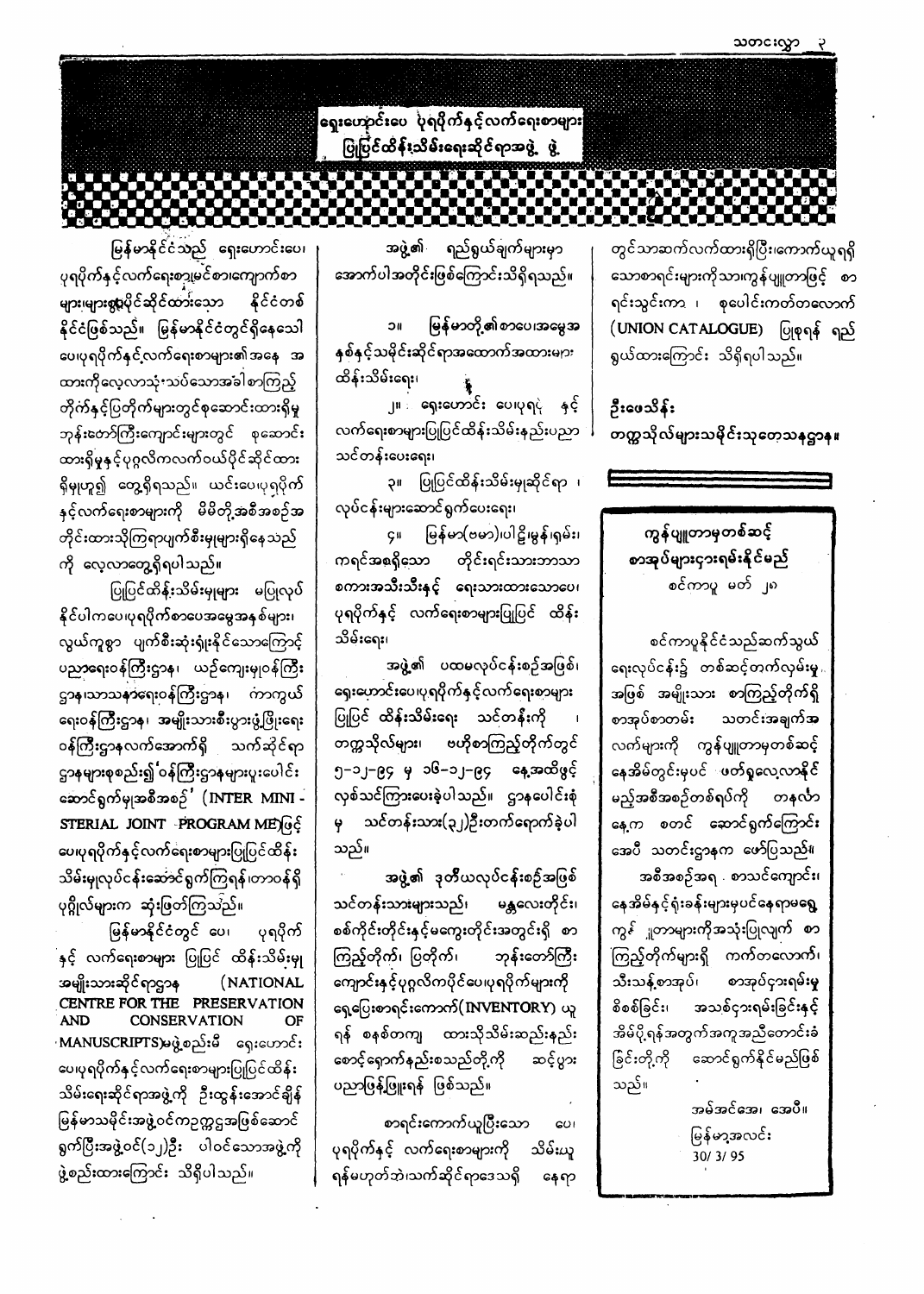သတင်းလွှာ Ç

တင်ဝင်းရည်

 $\left|\mathbf{Q}\right|$  ,  $\delta \mathbf{Q}$   $\left(\mathbf{Q}\right)$ 

တစ်ခါတစ်ရံ...ပညာရှင်အလိုရှိသော |ဦးမည်။ ဒီလို ခေတ်အဆက်ဆက်နှစ်ပေါင်း များစွာ ထိန်းသိမ်းစောင့်ရှောက်ခဲ့ကြ၍ပညာ ရှင်အများသုံးစွဲနိူင်ကြသည် မဟုတ်ပါလော။ ပညာရှင်နှင့်စာကြှည့်တိုက်မျုးကြား တွင် ကန့်လန့်ကာပါးပါးလေး ခြားပါသည်။ ပညာရည်ပြည်ဝနေသော စာကြည့်တိုက်မျုး များကိုကား ပြောဖွယ်မရှိပါ။ ပညာရှင်များ ကိုလည်း လေးစှားနားလည်၍ ပညာရှင်များ ကလည်း လေးစားချစ်ခင် း ားကိုးအားထား ပညာရပ်တော်တော်များများကို တီးမိခေါက်မိရုံသာမက ထဲထဲဝင်ဝင် ဆွေး နွေးလမ်းညွှန်နိူင်သော စာကြည့်တိုက်မျုးကြီး များ သက်ရှိထင်ရှား ရှိပါသည်။ လက်ချိုး ရေလျှင်လက်တစ်ဖက်ပင်မပြည့်သည်ကတော့ တန်ဖိုးရှိသောပုဂ္ဂိုလ်ဟူသည် မည်သည့်နယ် ပယ်မှာဘဲဖြစ်ဖြစ် ရှားပါးမြဲဓမ္မတာပင် မ ဟုတ်ပါလော။

> မျိုးဆက်သစ် စာကြည့်တိုက်မှူးတို့ ပညာဖြင့်အလုပ်အကျေးပြုရာ အဖို့မှာကား ၀ယ် မိမိတို့လုပ်ငန်းသည့်အများနှင့်ဆက်ဆံ ရသော လုပ်ငန်းဖြစ်၍ စိတ်ရှည်သည်းခံရန် လိုအပ်ပါသည်။ မိမိထံမှစာအုပ်ငှားရမ်းသူကို ပြန်မပေးမည့်သူ၊ စည်းပျက်ကမ်းပျက်ဟူ၍ လည်း ကြိုတင်သံသယဖြင့် မမောက်မာသင့် ပါ။ သူ့အတွက်လည်းအကျိုးရှိ၊ စည်းကမ်း တကျလည်းဖြစ်အောင်စည့်းရုံးရပေလိမ့်မည်။ မိမိတို့သည် (စိတ်မတိုတတ်လျှင်) အလိုလို ကုသိုလ်ရနေသော အသက်မွေးဝမ်းကျောင်း မှုကို ရွေးချယ်ခဲ့ကြပြီးသော ကံထူးရှင်များ မဟုတ်ပါလား။

စာအုပ်ကိုတွေ့ပါ၏။ ဤကား ရှားပါးစာ သို့သော်ပညာရှင်အ အုပ်ဖြစ်၍မငှားနိူင်ပါ။ တွက် အလွန်အရေးကြီးနေသော စာအုပ် ဖြစ်၍ ခေတ္တငှားရမ်းပါရန် ပန်ကြားသည်။| စာကြည့်တိုက်မျုးက အထူးခွင့်ပြုချက်ဖြင့် | စာကြည့်တိုက် လုပ်ထုံးလုပ်နည်းနှင့် အညီ| <u>့</u><br>(လိုအပ်သောစာရှက်စာတမ်းများဖြင့်) တစ် ပတ်ငှားပေးလိုက်၏။ သို့သော်တစ်ပတ်ပြည့် သောနေ့တွင် စာအုပ်ပြန်ရောက် မလာပါ။|ပြုရသော၊ နှစ်ပတ်ကြာသောအခါလည်း မပေါ်လာပါ။ စာကြည့်တိုက်မျုးစိတ်ညစ်ရပြီ။ ဗျာများရပါ တော့သည်။

တစ်ခါတစ်ရံ ... ရှားပါးစာအုပ်ကို ပညာရှင်က အလွန့်အလွန်လိုအပ်၍ ခေတ္တ ငှ**ားရမ်းခွင့်ပြုရန် တောင်းခံသည်။ အတွေ့** အကြုံရှိသောစာကြည့်တိုက်မျှးကလည်းလုံးဝ မငှားနိူင်ပါ။ စာအုပ်ကြီးအတိုင်း၊ တစ်ပြားမှ မလျော့တော့။ အကြိမ်ကြိမ် ပန်ကြားသော် လည်း၊ မရသောအခါပညာရှင်စိတ်ဆိုးပြီ။ .<br>မြန်မာအုပ်တွေ ငါတို့မငှအရင်ဘယ်

သူငှားဖတ်မှာမို့လဲ၊စာကြည့်တိုက်မှာဖုံတက်၊ မှိုတက်နေမဲ့အစား ပညာရပ်ဆိုင်ရာ လေ့လာ လိုက်စားသူတွေကို ငှားလိုက်ရင် အကျိုးမရှိ ပေဘူးလား။ ''

ိနိုင်ငံခြားဆို စကားတစ်ခုကို ဒီစာ ကြည့်တိုက်မှူးတွေ မကြားကြဖူးလား။ ൌ အုပ်ဟာ ဘယ်သူမှမဖတ်ဘဲ စာအုပ်စင်ပေါ် ရှိနေတာထက်၊ တစ်ဦးတစ်ယောက် မှာ

စာကြည့်တိုက်မျုးဆိုသည်မှာ  $\overset{\mathtt{o}}{\mathtt{\omega}}\overset{\mathtt{o}}{\mathtt{\omega}}$ ဆည်းပူးထားသော စာကြည့်တိုက်ပညာနှင့် ဗဟုသုတကို အသုံးချ၍ စာကြည့်တိုက်ရှိစာ အုပ်စာတမ်းများဖြင့် စာကြည့်တိုက်သို့ လာ ရောက် ပညာရှာသူ<mark>များနှင့် ပညာရှင်များ၏</mark> လိုအင်များကို ဖြည့်ဆည်းပေးနေသူများ ဖြစ်  $\infty, S_n$ 

ဆရာဇော်ဂျီ၏ တင်နည်းအားဖြင့် ဆောင်ပုဒ်ဖြင့်စာကြည့်တိုက်မျိုး၏အဓိပ္ပါယ်၊ စာကြည့်တိုက်မှူး၏အလုပ်ကို ရိုးရိုးရှင်းရှင်း အဓိပ္ပါယ်ဖော်ဆောင်၍ရနိုင်ပါသည်။ ၄င်းမှာ <sup>''</sup>ပညာရှာသူ တို့ဝိုင်းကူ<sup>''</sup>ဟူ၍ ဖြစ်ပါသည်။ ပညာရှင်ဟူသည်မှာပညာတစ်ခုခုကို

လေ့လာလိုက်စား၍ ကျွမ်းကျင်တတ်မြောက် သူကိုဆိုလိုပါသည်။ ထိုပညာရှင်သည်သူ**၏** ပညာရပ်တွင် ပိုမိုပြည့်ဝခိုင်မာစေရန် ထပ်မံ ဖြည့်ဆည်းနေရပါသည်။ ထိုအခါသူသည် ပညာရပ်များသိုမှီးရာ စာအုပ်စုဆောင်းထားရှိ သော စာကြည့်တိုက်သို့ မလွဲမသွေရောက် လာရပါသည်။ စာကြည့်တိုက်မျုးနှင့်ဆက်ဆံ ရပါသည်။

<sup>်</sup>စာကြည့်တိုက်မျုးကစာရှာသူအလိုရှိ စာအုပ်စာတမ်းများကို ရှာဖွေပေးရ သော ပါသည်။ တစ်ခါတစ်ရံစာရှာသူ လိုချင်သော မည်သည့်စာအုပ်တွင်ပါမည်ဟုစာရှာသူကိုယ် တိုင်မသိသော အချက်အလက်ကို နိက် ချွတ်ဖွေရှာပေးရပါသည်။ထိုအခါစာရှာသူက အလွန်ကျေးဇူးတင်ပြီး စာကြည့်တိုက်မျုးက ကြည်နူးရပါ၏။ ဤကားစာကြည့်တိုက်မျုး နှင့်ပညာရှင်တို့၏ တစ်ဦးကိုတစ်ဦးလေးစား|ငှားဖတ်ပြီးပျောက်သွားတာကပိုပြီးအဓိပ္ပါယ်

|                                          | သော၊ ကောင်းမွန်သော ဆက်ဆံရေး ဖြစ်ပါ  ရှိသတဲ့။ ထိုကဲ့သို့စာကြည့်တိုက်မှူးနှင့်ပညာ       လူမျိုးတိုင်း   နှစ်သက်လက်ခံနိူင်                |                                                                       |
|------------------------------------------|----------------------------------------------------------------------------------------------------------------------------------------|-----------------------------------------------------------------------|
| သည်။ တစ်ခါတစ်ရံ၌ကား ထိုသို့မဟုတ်။        | ရှင်တို့ကြား နားလည်မှုလွဲမှား၍ ကွဲပြား သော၊ ဗုဒ္ဓဘာသာဝင်တို့၏ အခြေခံလက်စွဲ                                                             |                                                                       |
|                                          | စာရှာသူ အလိုရှိသောစာအုပ်ကိုစာ နဲ့ရသည်များ တစ်ခါတစ်ရံ ရှိတတ်ပါသည်။ ဖြစ်သောငါးပါးသီလမှဒုတိယကံကိုကာယကံ                                    |                                                                       |
|                                          | ကြည့်တိုက်မှူးကရှာဖွေမပေးနိုင်ပါ။ ယခင် $\vert$ ပညာရှင်ဖက်က အမြင်ကလည်းမ $\vert$ မြောက်ကျူးလွန်ရန် ရည်ရွယ်သည်မဟုတ်                       |                                                                       |
|                                          | အခါများက ထိုစာအုပ်ကို ထိုစာကြည့်တိုက် မှားပါ။ စာကြည့်တိုက်မှူးစေတနာကလည်း ဘဲလျက်၊ မေ့တတ်ကြသောပညာရှင်ကြီးများ၊                           |                                                                       |
| တွင် တွေ့ခဲ့ပြီးဖြစ်သည်။ ငှားထား၊ မထား   |                                                                                                                                        | မမှားပါ။ဒီစာအုပ်ကို ဒီလူတစ်ယောက်တည်း  ပညာရှင်လေးများအတွက်တော့ စာကြည့် |
|                                          | ဆိုသည်ကလည်းမရေရာ။တန်ဖိုးကြီးသောအ ကြည့်ချင်သည် မဟုတ်ပါ။ တစ်ချိန်ချိန်မှာ တိုက်ပိုင်စာအုပ်တိုင်းတွင် စာတမ်းလေး                           |                                                                       |
| ချိန်များစွာပေးပြီးစောင့်သော်လည်း စာအုပ် | ုတစ်စုံတစ်ယောက်က တစ်စုံတစ်ခုသော အ တစ်ခုစီကပ် ပေးလိုက်ချင်ပါသည်။                                                                        |                                                                       |
|                                          | ကိုမတွေ့ခဲ့ရပါ။ ပညာရှင်စိတ်ညစ်ရ၏။ မြကြောင်းဖြင့်ကြည့်ချင်ဖတ်ချင်၊အသုံးပြုချင် <sup>့ န</sup> - ''ဖတ်ပါ၊ငှားပါ၊ပြန်အပ်ပါ <i>'</i> 'ဟူ၍။ |                                                                       |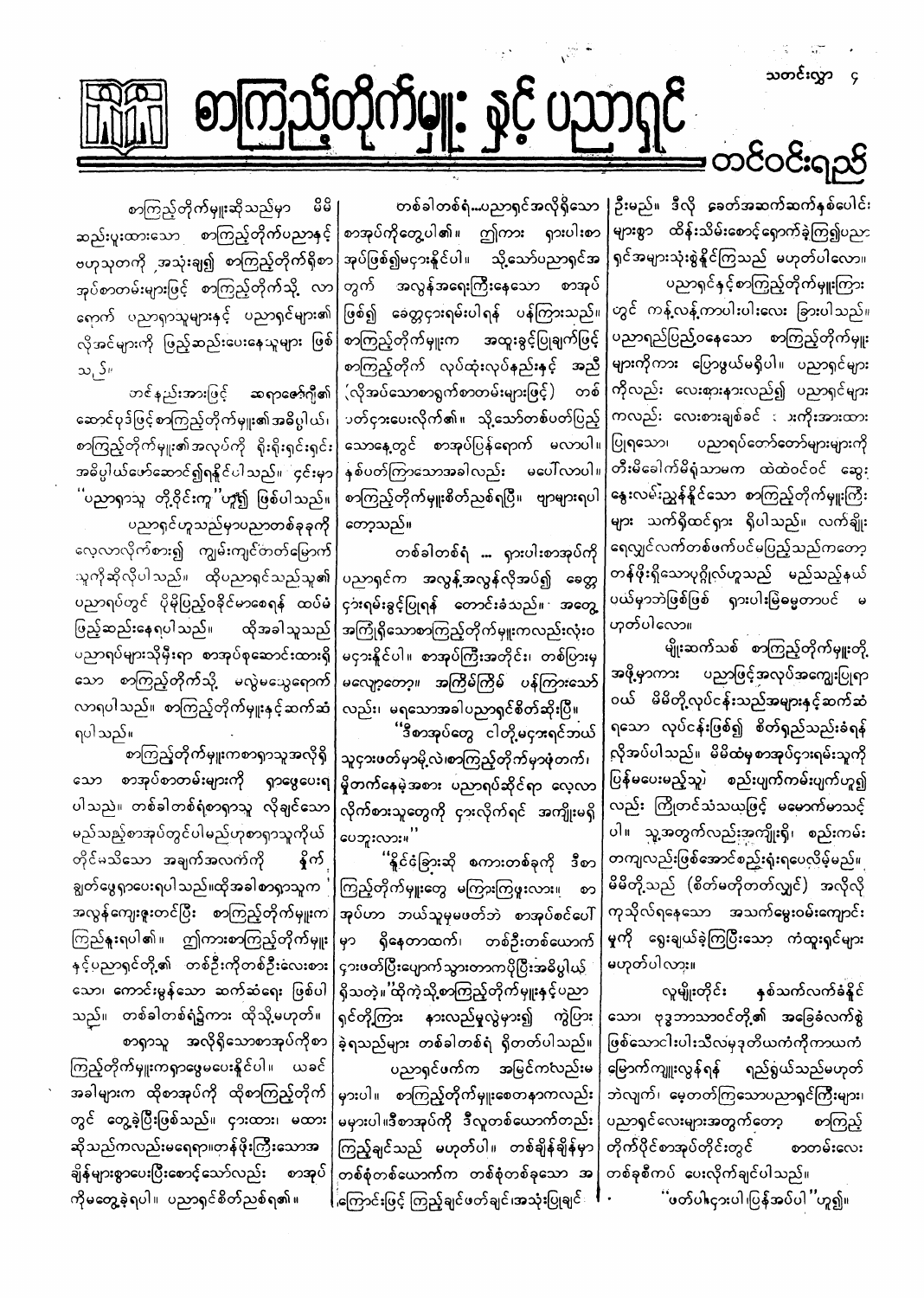## **NATIONAL LIBRARY STATISTICS**

|                |       |                              | Accession (Volumes)           |                |                |                |                        |
|----------------|-------|------------------------------|-------------------------------|----------------|----------------|----------------|------------------------|
| S N            | Year  | Number of<br><b>Visitors</b> | No. of Books<br>and Magazines | <b>Books</b>   |                |                | Magazines and Journals |
| (1)            | (2)   | (3)                          | Lent by the Library<br>(4)    | Myanmar<br>(5) | English<br>(6) | Myanmar<br>(7) | English<br>(8)         |
| 1.             | 1984  | 857                          | 990                           | 2341           | 227            | 2347           | 367                    |
| 2.             | 1985  | 27808                        | 17119                         | 2660           | 156            | 2562           | 358                    |
| 3.             | 1986  | 26359                        | 22672                         | 2694           | 770            | 2691           | 450                    |
| $\ddot{ }$     | 1987  | 25433                        | 25171                         | 1679           | 1230           | 2735           | 436                    |
| 5.             | 1988  | 15373                        | 15666                         | 1927           | 621            | 1738           | 373                    |
| 6.             | 1989  | 19367                        | 16484                         | 2870           | 542            | 1698           | 371                    |
| 7.             | 1990  | 10923                        | 19790                         | 2905           | 579            | 2040           | 856                    |
| 8.             | 1991  | 10028                        | 19064                         | 2940           | 361            | 2365           | 725                    |
| 9 <sub>1</sub> | 1992. | 11065                        | 28437                         | 3681           | 519            | 5064           | 2169                   |
| 10.            | 1993  | 14081                        | 23814                         | 3879           | 353            | 6346           | 1938                   |

Source: National Library.

## **ACTIVITIES OF THE SARPAY BEIKMAN PUBLIC LIBRARY**

|                  |      |                               |                         |               | Accession               |
|------------------|------|-------------------------------|-------------------------|---------------|-------------------------|
| S.N              | Year | Number of<br><b>Borrowers</b> | <b>Books Circulated</b> | Myanmar Books | English<br><b>Books</b> |
| (1)              | (2)  | (3)                           | (4)                     | (5)           | (6)                     |
|                  | 1984 | 4461                          | 62157                   | 1800          | 358                     |
| Ι.<br>2.         | 1985 | 4785                          | 53474                   | 1588          | 10                      |
| 3.               | 1986 | 5060                          | 44205                   | 1938          | 145                     |
| $\boldsymbol{4}$ | 1987 | 5459                          | 56467                   | 1770          | 20                      |
| 5.               | 1988 | 5751                          | 40040                   | 1413          | ۰.                      |
| 6.               | 1989 | 6107                          | 44945                   | 2200          | 63                      |
| 7 <sub>1</sub>   | 1990 | 6599                          | 67862                   | 3011          | 28                      |
| 8.               | 1991 | 7204                          | 66510                   | 3055          | 63                      |
| 9 <sub>1</sub>   | 1992 | 7659                          | 53246                   | 6224          | 62                      |
| 10.              | 1993 | 8583                          | 66084                   | 3746          | 277                     |
|                  |      |                               |                         |               |                         |

Source: Sarpay Beikman Public library

## **[ From-Statistical YEARBOOK., 1993]**

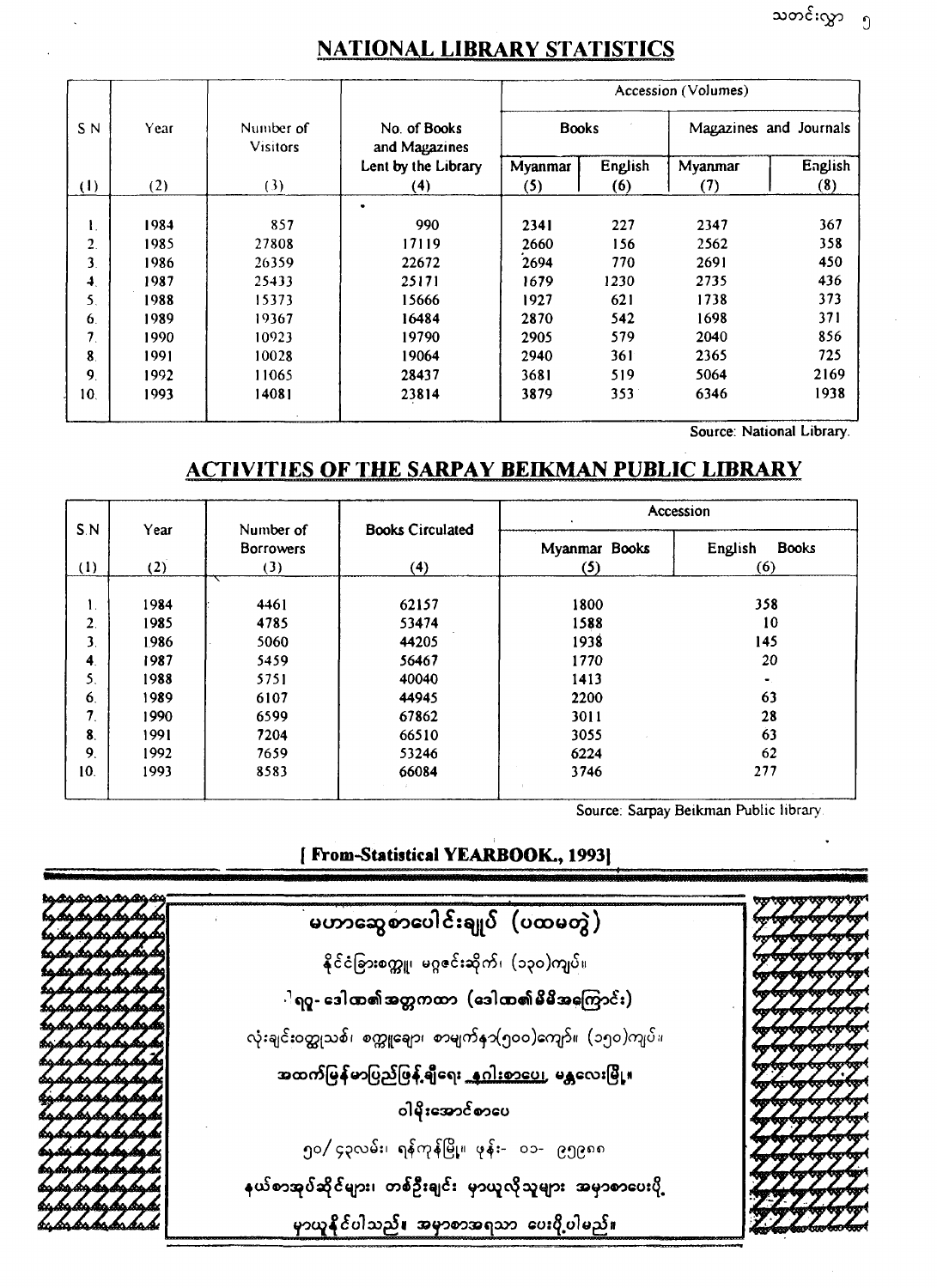သတင်းလွှာ ၆

|      | ၁၉၉၄ ခုနှစ်အတွင်းနိုင်ငံခြားဘာသာမှ<br>မြန်မာဘာသာသို့ပြန်ဆိုရေးသားသောစာအုပ်များစာရင်း |                            |                                   |                                       |  |  |
|------|--------------------------------------------------------------------------------------|----------------------------|-----------------------------------|---------------------------------------|--|--|
| စဉ်် | စာအုပ်အမည်                                                                           | မူရင်းစာအုပ်အမည်           | ရေးသူ                             | ဘာသာပြန်သူ                            |  |  |
|      | ကြလိန်စေ့ဥာဏ်ဆင် (ပ+ဒု)                                                              | TELL<br>TO THE BIRDS<br>IT | James Hadley Chase                | ဝင်းမြင့်အောင်                        |  |  |
|      | ကြမ္ဘာရန် (ပ+ဒု+တ)                                                                   | KANE & ABEL                | Jeffrey Archer                    | မောင်ပေါ်ထွန်း                        |  |  |
|      | ၃ ကြိယ်ပေါင်းစိတ်ခွာ                                                                 | DARK SIDE OF THE           | Jack Higgins                      | ခြုစ်ဝင်းညွှန့်                       |  |  |
|      |                                                                                      | <b>STREET</b>              |                                   |                                       |  |  |
|      | $G$ ကျားနက် $(0+3)$                                                                  | PANTHERS ' MOON            | Victor Canning                    | <b>ြ</b> ဆွေမြင့်                     |  |  |
|      | ၅ ကျဉ်းထဲကျပ်ထဲ                                                                      | THE DESPERATE HOURS        | Joseph Hayes                      | ခြင်¢ာ ၁်ဝန်း၊                        |  |  |
|      | ၆ ကြုည်တစ်တောင့်လူတစ်ယောက် THE THINGS                                                | MEN DO                     | James Hadley Chase                | အောင်ဖြိုးဝေ                          |  |  |
|      | ရ ခြုစ်ကြွေးမပြေ                                                                     | DOBROVSKY ·                | Alexander Pushkin                 | <b>ြမောင်ထွန်း</b> သူ                 |  |  |
|      | ဂ ခြုစ်တတ်ပါတယ်တိုမီကို                                                              | FLIGHT FROM ASHIYA         | Elliolt Arnols                    | ခင်ဇော်ဝန်း                           |  |  |
|      | ၉ ခြုစ်သမီးထံသို့                                                                    | <b>LETTERS</b><br>FROM A   | J. Nehru                          | ပါရဂူ                                 |  |  |
|      |                                                                                      | FATHER TO HIS              |                                   |                                       |  |  |
|      |                                                                                      | <b>DAUGHTER</b>            |                                   |                                       |  |  |
|      | ၁၀ ခြုစ်သောမာယာ                                                                      | CAPTAIN'S DAUGHTER         | Alexander Pushkin!                | <u>မြောင်ထွန်းသူ</u>                  |  |  |
|      | ၁၁ မြေဦးတည့်ရာ                                                                       | WANDERING JEWISH           | Hermann Hesse                     | နိုင်ဇော်                             |  |  |
|      | ၁၂ <mark>ဂျူး၀တ္</mark> တုတိုများ                                                    | SHORT STORIES              |                                   | <b>ြမောင်မောင်ညို</b>                 |  |  |
|      | ၁၃ ငတေမာရင်ပြီးရော $(\sigma + \beta)$                                                | THE WAY THE COOKIE         | James Hadley Chase ဝင်းမြင့်မောင် |                                       |  |  |
|      |                                                                                      | <b>CRUMBLES</b>            |                                   |                                       |  |  |
|      | ၁၄ ငြရဲလမ်းမှလွတ်လမ်းရှာ                                                             | THIRTEEN FOR               | Peter<br><b>Buck</b>              | ဝင်းမြင့်အောင်                        |  |  |
|      |                                                                                      | THE KILL                   |                                   |                                       |  |  |
|      | ၁၅ ငါ့အိမ်ငါ့ယာငါ့ကမ္ဘာ                                                              | WINDMILLS OF               | <b>Sidney Sheldon</b>             | မောင်ထွန်းသူ                          |  |  |
|      |                                                                                      | THE GODS                   |                                   |                                       |  |  |
|      | ၁၆ စြီးပွားရေးနှင့်စစ်ဗျူဟာ                                                          | BUSINESS AND WAR           | Dr. Wee Chow Hou                  | ာနေ <b>ာ</b> သိန်းဇ                   |  |  |
|      | ၁ရ စောလမွန်သီချင်း                                                                   | SONG OF SONGS              | Solomon                           | နိုင်ဇော်                             |  |  |
|      | ၁၈ စည်းအပြင်ကလူ!                                                                     | <b>OUTSIDER</b>            | Albert Camus                      | ထင်လင်း                               |  |  |
|      | ၁၉ စြိတ်ထားဝတိ' (ပ+ဒု)                                                               | UP FROM SALVERY            | Bookes <sub>T.</sub>              | <mark>မောင်ထွန်းသူ</mark> း           |  |  |
|      |                                                                                      |                            | Washington                        | $\mathcal{N} \rightarrow \mathcal{N}$ |  |  |
|      | ၂၀ စြန့်လွတ်ခြင်းများစွာဖြင့်(ပ +ဒု )                                                | HANOVER STREET             | Maureen Gregson                   | မြတ်ငြိမ်း                            |  |  |
|      | ၂၁ ဆေလာတု(သ်)စစ်ဆင်ရေး                                                               | SABRE-TOOTH                | Peter O'Donnell                   | ဆြွမြင့်                              |  |  |
|      | ၂၂ ဆင့်ကုန်သည် (ပ+ဒု)                                                                | ELEPHANT SONG              | Wilbur Smith                      | <b>ြ</b> မောင်ထွန်းသူ                 |  |  |
|      |                                                                                      | 27                         | Willian Diehe                     |                                       |  |  |
|      | ၂၄ တြို့ပိုင်တဲ့မြေ                                                                  | OF MICE AND MEN            | John Steinbeck                    | ထွန်းသူ                               |  |  |
|      | ၂၅ ထောင်ချောက် (ပ+ဒု)                                                                | TRAP FOR                   | Sebastien Japrisot အဖြင့်         |                                       |  |  |
|      |                                                                                      | CINDERELLA                 |                                   |                                       |  |  |

 $\mathcal{L}^{\text{max}}_{\text{max}}$  . The  $\mathcal{L}^{\text{max}}_{\text{max}}$ 

 $\mathcal{L}(\mathcal{L})$  and  $\mathcal{L}(\mathcal{L})$  .

 $\lambda$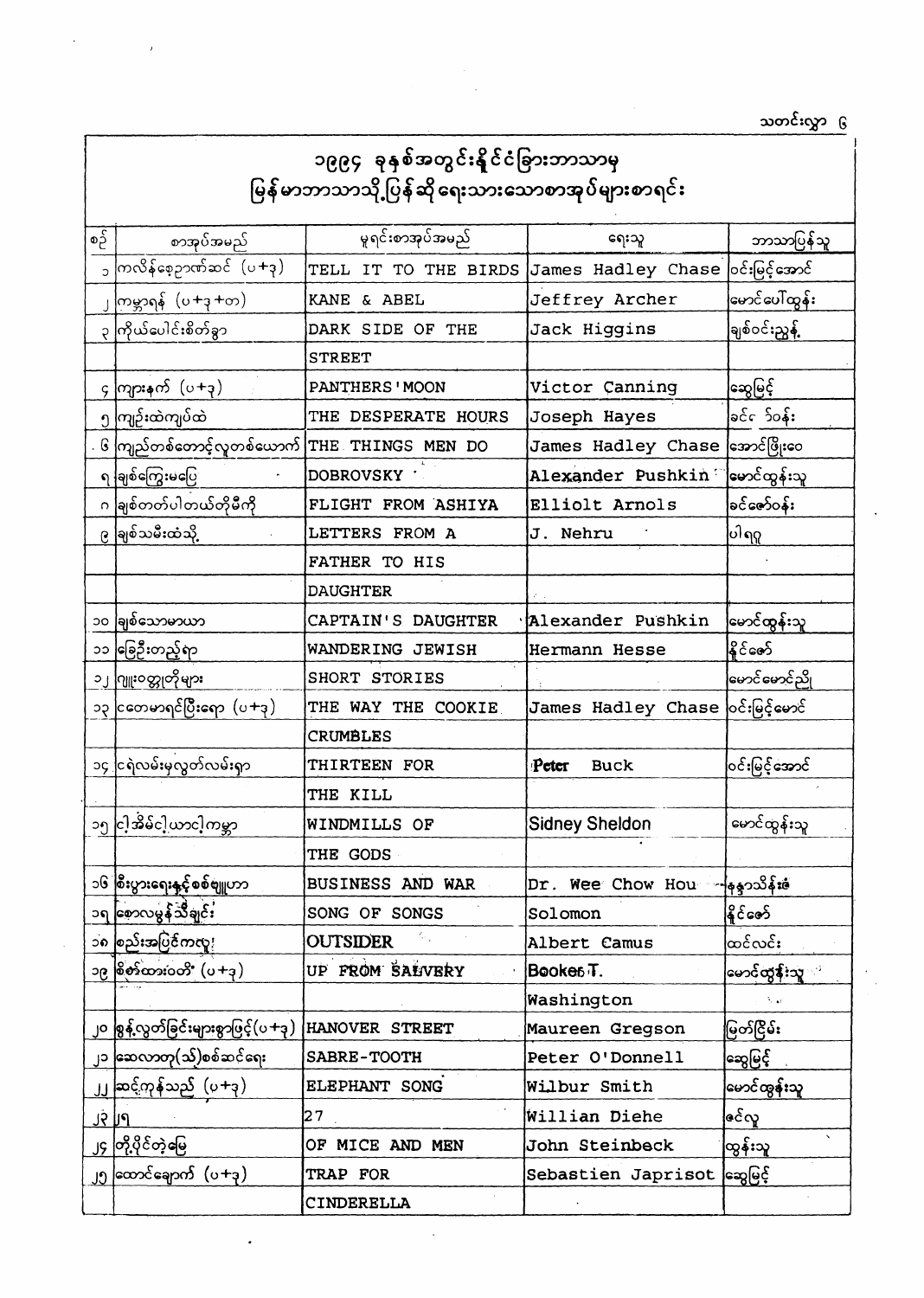သတင်းလွှာ ရ

58,597

| စဉ််      | စာအုပ်အမည်                                         | မှုရင်းစာအုပ်အမည်                                              | ရေးသူ                   | ဘာသာပြန်သူ         |
|-----------|----------------------------------------------------|----------------------------------------------------------------|-------------------------|--------------------|
| $\int$    | ပြင်လယ်ပျော်စင်ရော် -                              | <b>JOHNATHAN</b>                                               | Richard Beach           | ထင်လင်း            |
|           |                                                    | LIVING STONE SEAGULL                                           |                         |                    |
|           | ၂ရ ပြေးနိုင်သလောက်ပြေး                             | NICK CARTER                                                    | Vatican Vendetta.       | ထွန်းလင်း          |
|           | ၂၈ ဖြောက်လွှဲဖောက်ပြန် $(\mathsf{u}{+}\mathsf{q})$ | ALL AROUND THE TOWN                                            | Mary Higgins Clark      | စိုးသိဏ်း          |
| <b>JG</b> | $\vert$ ဘ၀ရိုင်း $(v+3+\infty)$                    | A STONE FOR DANNY                                              | Harold Robin            | မြတ်ငြိမ်း         |
|           |                                                    | <b>FISHER</b>                                                  |                         |                    |
|           | ၃၀ ဘိုးဘိုးပြောသောဘဝ                               | PLAIN STORIES                                                  | A Grand Pa,             | စြိုးဝင်း          |
|           | ရြသနှင့်ဘဝအလှ                                      |                                                                | Park Tung-ki            |                    |
|           | ၃၁ ဘယ်သူသေသေမာချင်သည့်                             | THE PIRATES                                                    | Robbins<br>Har          | အထောက်တော်         |
|           | ငတေ                                                |                                                                |                         | လြအောင်            |
|           | ၃၂ မလိမ့်တပတ် (ပ+ခု)                               | THE WINTER SPY                                                 | Paul Henissart          | ဇင်သန့်            |
|           | ၃၃ မြီလျှံနာ၏ဘဝဝင်္ကဘာ(ပ+ဒု)                       | A MILLIONAIRE P.D Ballard<br>END OF                            |                         | စော်ထက်            |
|           | ၃၄ မြီးလျှံပန်း                                    | <b>BURNING BRIGHT</b>                                          | John Steinbeck          | ကြွယ်လ             |
|           | ၃၅ မူးယစ်ဆေးဝါး                                    | THE WAR OF DRUGS                                               | Jame A. Inciardi        | စြိမ်းလဲ့ညို       |
|           | တိုက်ဖျက်ရေးစစ်ပွဲ                                 |                                                                |                         |                    |
|           | $26$ ေမ့မရပြီ $(0+3)$                              | <b>HARMFUL INTENT</b>                                          | Robin Cook              | <u> ဇင်သန့်</u>    |
|           | ၃ရ <mark>မေတ္တာရှင်မလေးပေါ်လီယာန</mark> ာ          | <b>POLLYANNA</b>                                               | <b>Eleanor H Porter</b> | ထင်လင်း            |
|           | ၃၈ မြိစ္ဆာမ်ိဳးလျှံ (ပ+ဒု +တ +စ) .                 | THE COVENANT OF                                                | David Morrell .         | စိုးသိဏ်း          |
|           |                                                    | THE FLAME                                                      |                         |                    |
|           | ၃၉ ေရေအောက်ရန်သူ                                   | THE ENEMY                                                      | D.A.Rayner              | ော်ဝန်း            |
|           |                                                    | BELOW, COMMANDER                                               |                         |                    |
|           | ၄၀ ရြမ္မက်မ်ိဳးလျှံ (ပ+ဒု)                         | A STRANGER                                                     | Sindny<br>Sheldon       | နိုင်ဦး            |
|           |                                                    | IN THE MIRROR                                                  |                         |                    |
|           | ၄၁ လျှို့ဝှက်ရင်မို                                | THE IVY TREE                                                   | Mary Stewart            | ခင်ဇော်ဝန်း        |
|           | ၄၂ သမုဒယဧကရီ $(0+3)$                               | <b>ANGEL EYES</b><br>$\mathcal{F}^{\mathcal{E}}_{\mathcal{A}}$ | Eric Van Lusbader       | @င်သ\$့            |
|           | ၄၃ သြမဏိလိပ်ပြာ $(\sigma +$ ဒု +တ)                 | THE STARS SHINE                                                | Sidney Sheldon          | စြီးသိဏ်း          |
|           |                                                    | <b>DOWN</b>                                                    |                         |                    |
|           | ၄၄ ဆြွေးအသက်နှင့်                                  | THE KEYS OF HELL                                               | Jack Higgin.            | ထွန်းလင်း          |
|           | လည့်ကွက်မာယာ                                       |                                                                |                         |                    |
|           | ၄၅ အကောင်းဆုံးအရောင်းသမား                          | THE SURE WAY                                                   | Robert Ottaway          | နေမင်းရာဇာ         |
|           |                                                    | TO SUCCESSFUL                                                  |                         |                    |
|           |                                                    | <b>SELLING</b>                                                 |                         |                    |
|           | ၄၆ အချစ်နှောင်ထုံးစစ်တောင်ကုန်း THE ANGRY HILLS    |                                                                | Leon Uris               | လင်းယုန်မောင်မောင် |
|           | ၄ရ အတိတ်ရန်ငြိုး (ပ+ဒု)                            | COMES THE DARK                                                 | Harry Palterson         | ဇော်ထက်            |
|           |                                                    | <b>STRANGER</b>                                                |                         |                    |
|           | ၄၈ အရိပ်မဲ့လူသတ်သမား                               | DEATH SENTENCE                                                 | Brian Garfield          | ဝင်းမြင့်အောင်     |

 $\label{eq:2.1} \frac{1}{\sqrt{2}}\int_{\mathbb{R}^3}\frac{1}{\sqrt{2}}\left(\frac{1}{\sqrt{2}}\int_{\mathbb{R}^3}\frac{1}{\sqrt{2}}\left(\frac{1}{\sqrt{2}}\int_{\mathbb{R}^3}\frac{1}{\sqrt{2}}\right)\frac{1}{\sqrt{2}}\right)\frac{1}{\sqrt{2}}\,d\mu$ 

 $\sim$ 

 $\hat{\mathcal{S}}$ 

 $\hat{\mathbf{r}}$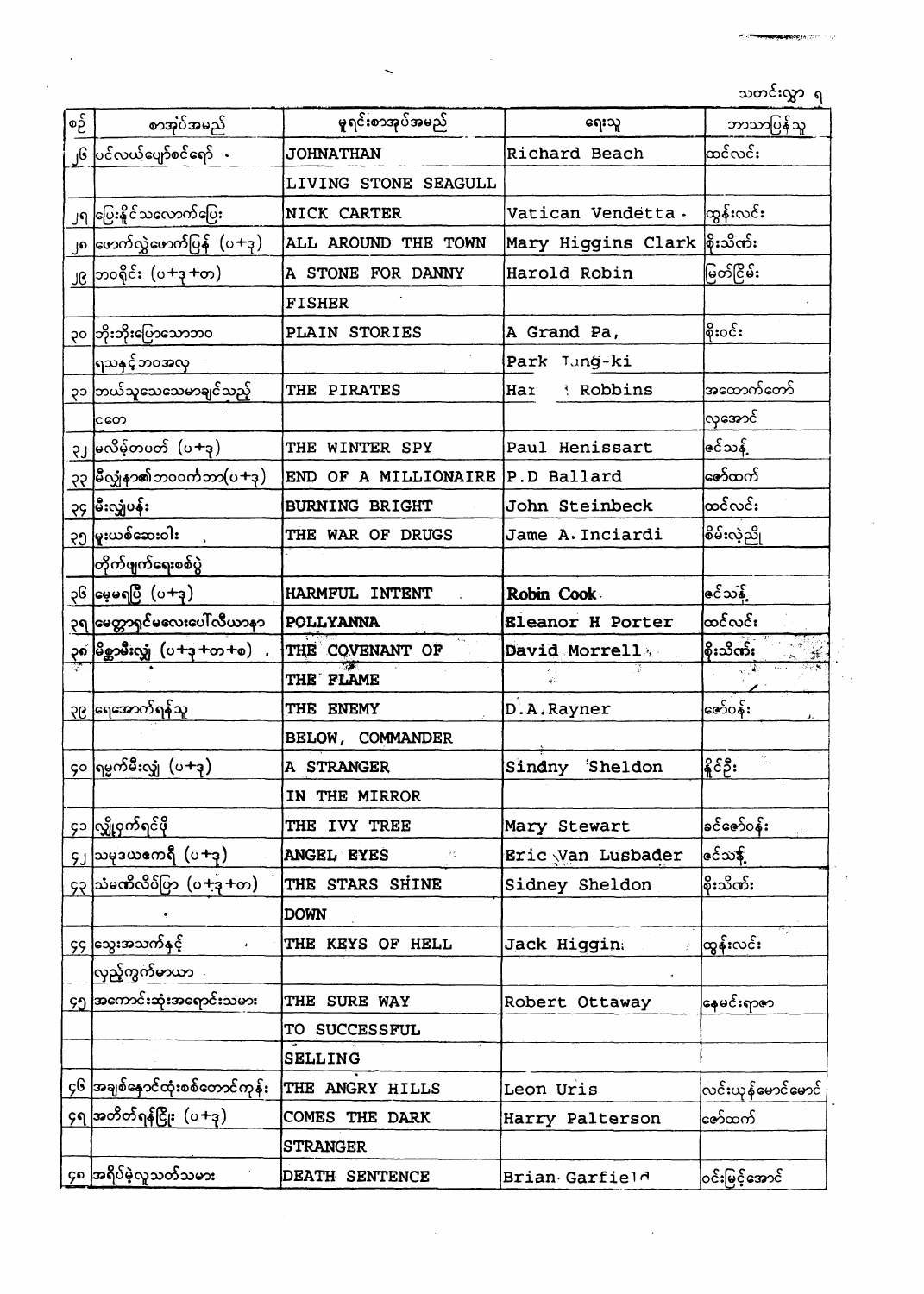| သတင်းလွှာ | Ω |
|-----------|---|
|           |   |

| စဉ်် | စာအုပ်အမည်                       | မူရင်းစာအုပ်အမည်                            | ဂေးသူ             | ဘာသာပြန်သူ               |
|------|----------------------------------|---------------------------------------------|-------------------|--------------------------|
|      | ၄၉ အလန်ကွာတာမိန်း                | SOLOMON'S MINES<br>KING                     | Sir H.Rider       | ြင္မႈမောင်               |
|      | <b>နှင့်စောလမွန်သို</b> က်       |                                             | Haggard           |                          |
|      | ၅၀ အသက်သွေးကိုစတေး၍              | <b>RETREAT</b><br>FOR DEATH                 | Nick Carter       | ငြွေးမောင်               |
| ၅၁   | ဤြမာန                            | <b>THIS</b><br><b>PROUD</b><br><b>HEART</b> | Pearl S. Buck     | ကြည်အေး                  |
|      | ၅၂ အိုမာရ်ခိုက်ယမ်းရဲရှုဘိုက်ယတ် | <b>RUBAIYAT OF</b>                          |                   | မောင်သာနိုး              |
|      |                                  | OMAR KHAYYAM                                |                   |                          |
|      | ၅၃ အက်ဖ်ဘီအိုင်                  | MURDER AT FBI                               | Margaret Truman   | ဝင်းမြင့်အောင်           |
|      | လူသတ်သမား (ပ+ဒု)                 |                                             |                   |                          |
|      | ၅၄ အောင်မြင်မှုပန်းတိုင်         | <b>BIGGEST</b><br><b>MISTAKE</b>            | Harold S. Kusiner | မြတ်ငြိမ်း               |
|      | ဖြူစင်သောလျှို့ဝှက်လမ်းနှင့်     | <b>EVER MADE</b>                            |                   |                          |
|      | <b>ြု</b> ဝဲကြယ်အလင်းစု          |                                             |                   |                          |
|      | ၅၅ အိမ်မက်တောင်ကြား              | <b>CANYON</b><br>THE                        | Jack Schaefer     | <b>ောင်ထွန်းသူ</b>       |
|      |                                  |                                             |                   | ပြွစုသူ–နုနု(စာပေဗိမာန်) |
|      |                                  |                                             |                   |                          |

|                                                                                                                                                                     | စာကြည့်တိုက်သတင်း                                                                                                                                                                                                                                                              |  |
|---------------------------------------------------------------------------------------------------------------------------------------------------------------------|--------------------------------------------------------------------------------------------------------------------------------------------------------------------------------------------------------------------------------------------------------------------------------|--|
| ၂၆–၁၁–၉၄<br>ကမာရွတ်မြို့နယ်၊ ဝဂ္ဂိရပ်ကွက်၊ အမှတ်(ရ)<br>အခြေခံပညာမူလတန်းကျောင်း၊ကလေးစာကြည့်<br>တိုက် ဖွင့်ပွဲကို၊ ကျောင်းသားကလေးတစ်ဦးက<br>ဖဲကြိုးဖြတ်၍ ဖွင့်လှစ်သည်။ | စစ်ကိုင်းမြို့၊ပိုးတန်းရပ်၊ အခြေခံပညာမူလတန်း<br>$9 - 2 - 89$<br>ကျောင်း၊ သုတတန်ဆောင် ကျောင်းစာကြည့်<br>တိုက်ကိုစစ်ကိုင်းမြို့နယ်စာပေနှင့်စာနယ်ဇင်းအဖွဲ့<br>ဉက္ကဌဒေါ်ကြူကြူသင်းကဖဲကြိုးဖြတ်၍ ဖွင့်လှစ်<br>ပေးပြီးဆက်လက်၍ပုံပြောပြိုင်ပွဲ၊ကဗျာရွတ်ဆိုပြိုင်<br>ပွဲများကျင်းပသည်။ |  |
| $9 - 2 - 69$<br>ဖြူးမြို့မိတ်ဆွေများစာကြည့်တိုက်၊ကဗျာ၊ ဝတ္ထု<br>တို၊ကာတွန်း၊ဆုပေးပွဲနှင့် စာပေဟောပြော ပွဲကို                                                        | ပျဉ်းမနားမြို့နယ်၊ဖိဳးဖြူပင်ကျေးရွာအုပ်စု၊သစ်<br>၁၃–၁–၉၅<br>ဆိမ့်ပင်(အရှေ့)ကျေးရွာ၊ အမှတ်(၁၃၆) အခြေ<br>ခံပုညာမူလတန်းကျောင်း၊ ကိုယ့်အားကိုယ်ကိုး<br>စာကြည့်တိုက်ဖွင့်ပွဲကျင်းပသည်။                                                                                              |  |
| ရန်ကုန်၊၀ိုင်အမ်စီအေ အသင်းတိုက်၌ကျင်းပရာ၊                                                                                                                           | ပြန်ကြားရေးနှင့် ပြည်သူ့ဆက်ဆံရေး ဦးစီးဌာန<br><b>C9-L-LL</b>                                                                                                                                                                                                                    |  |

စာရေးဆရာကြီးဦးတက်တိုး၊ ကဗျာဆရာမကြီး ဒေါ်နယဉ်၊တက္ကသိုလ်နေဝင်း၊ ကာတွန်းဆရာ ကြီး ဦးဖေသိန်း၊ မောင်သာရ၊ မောင်သာနိုး၊ ဘကြီးမိုး၊ခင်ဆွေဦး၊စသောစာရေးဆရာ၊ စာရေး ဆရာမများနှင့် ကာတွန်းဆရာများတက်ရောက် ကြသည်။ ဆရာကြီး ဦးမြသန်းတင့်နှင့် ဆရာ မောင်စွမ်းရည်တို့က စာကြည့်တိုက်အကြောင်း၊ စာပေအကြောင်းတို့ကို ဟောပြောကြသည်။

စာကြည့်တိုက်ပညာသင်တန်းအမှတ်စဉ်(ရ) ဖွင့် လှစ်သည်။ ိမ်စုက္ကူဦးအုံးဖေ၊စာပေဆုိအလှူကျွင် ဦးအုံးဖေ  $0.9 - 1 - 61$ က, မြေနေရာ၊ အဆောက်အအုံနှင့် ပရိဘောဂ တန်ဖိုးငွေ၄၂ သိန်းကျော်နှင့်စာကြည့်တိုက်ရန်ပုံ ငွေ(၉၀၁၂ရ၉)ကျပ်ကို လှူဒန်း၍ ဆောက်လုပ် သော<sup>်</sup>ပခုက္ကူဦးအုံးဖေ စာကြည့်တိုက်ဖွင့်ပွဲကို ပခုက္ကူမြို့၊အမှတ်၁၀–ရပ်ကွက် ဗိုလ်ချုပ်လမ်း၌ ကျင်းပပြုလုပ်သည်။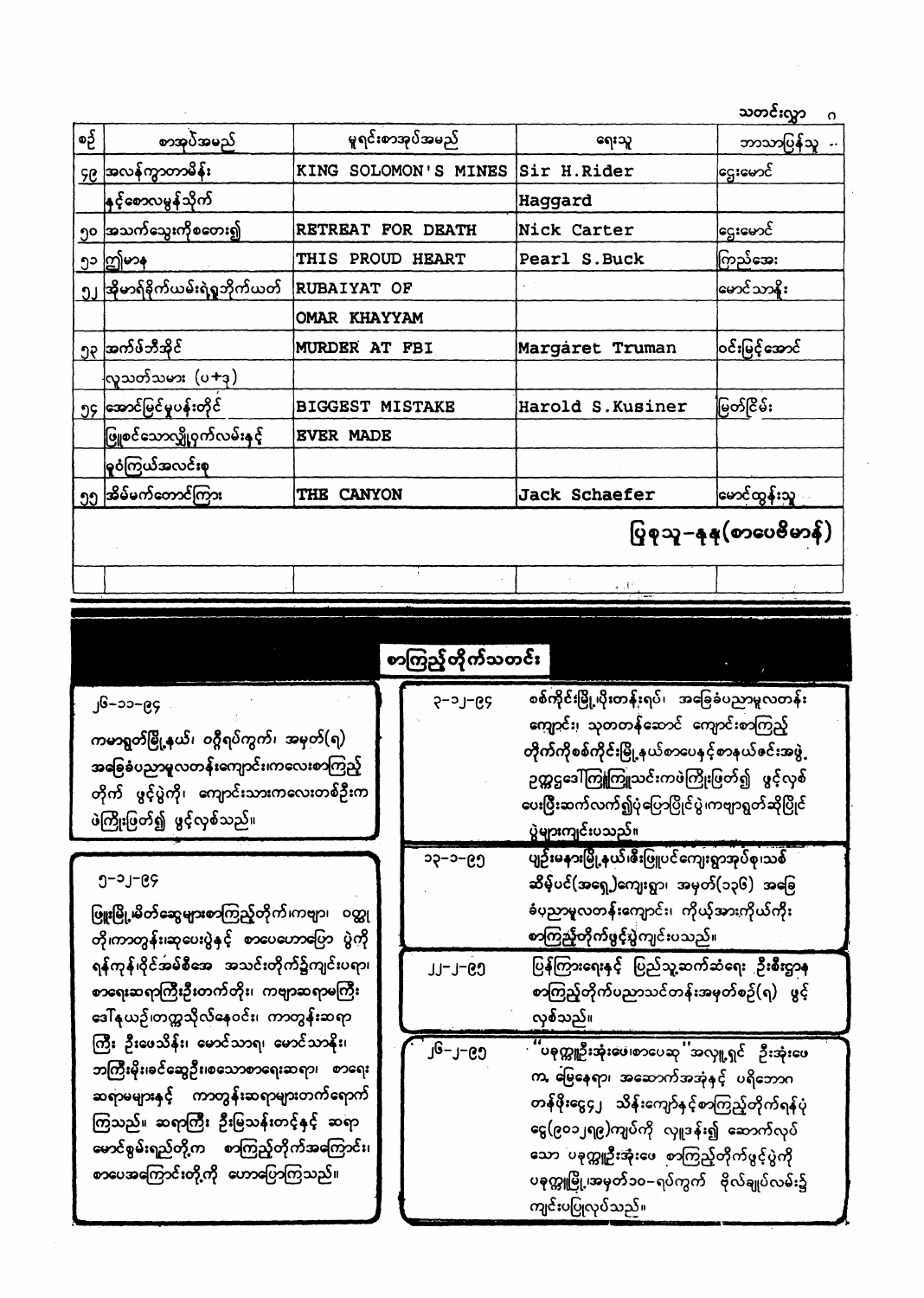**H»e** *Myrnxunar* **Ubraty Association.**

The Myanmar Library Association is Myanmar's professional body in library and information services. It was founded in 1990 and granted its registration in 1992. The Association works on behalf of its members and library users to protect and maintain the standard of library provision in all areas and sectors. It now has over one hundered and fifty members and it seeks to ensure that libraries are managed by those trained to do so that is by professionally qualified librarians.

**It is** non-governmental organization and it is the source of information and unrestricted access to the country's treasure house of culture and information. The Association sponsor and help organize lectures for members from visiting professional librarians from abroad. Last November, Dr. Edna Reed, an American specialist in Library Automation from Rugers University who is currently teaching at Nanyang Technological University in Singapore, paid a visit to Myanmar and gave a lecture. on How to prepare for library automation' to the members of the Association.

Since it  $\mathbf{u}$  is a newly organized association professional library staff all over the country are encouraged to join the Association. The Association's headquarters at present is at the Institute of Education on Pyay Road in Yangon.

The 62<sup>nd</sup> conference of the International Federation of Library Associations and Institutions, to be held in Beijing in 1996, is expected to attract 3,000 experts from 100 countries and regions.

**FROM -CHINA DIALY U Tin Maung Lwin Secretary FRIDAY NOVEMBER 18, 1994. Myanmar Library Association PAGE 7** မြန်မာနိုင်ငံ စာကြည့်တိုက်အသင်းဝင်များအတွက် သတင်းလွှာအဖွဲ့ က စီစဥ်၍ ကန့်သတ်ထုတ်ဝေသည်။

### **LIBRARIANS** CONFKRENCK TO BE HU6I2

#### by Chem Chunmei

Nowadays libraries are utilising computers and computers have become part and parcel of modern library system. Cataloguing and classification of books and periodicals could be done easily by using specific softwares

Gone arc the days of librarians spending laborious time on cataloguing,»pd classification of books: Also gone are the long rows of catalogue cnbincts which . occupy much space. In a computerised library the librarian need not  $\hat{\text{flip}}$ through the pages of Dcwcy Decimal Classification System in academic libraries or library of Congress Classification System in medi ;al libraries and Harmpnius System in trade libra; cs. The desired classification system could be ins alled by a programmer. What a librarian need » to use appropriate keys and a proper classification number will be assigned to a particular book automatically.

CHINA is going all- out to prepare for a library conference that is expected to be the largest the world has seen.

A circular sent to provincial cultural departments this week stressed the significance of the event, which is already being carefully prepared.

The conference's organizing committee, formed in September, is headed by Luo Gan, State Councillor and Secretary-General of the State Council, and Lin Zhongde, Minister of Culture.

The committee plans to raise funds, solicit papers for the conference and widely publicize the event.

The theme of the conference will be The Challange of Reform: Libraries and Economic Reform.

The library federation, set up in 1927, has 1,310 members, affiliates and consultative organizations in more than 140 countries and regions. China is one of the 15 sponsoring countires.

> The above-mentioned arc some of the functions of a computer and it is no wonder thai a computer can perform magic in a library so long as (here is a constant flow of electricity in the library.

China is currently home to more than 2,600 public libraries across the country, compared with only five 45: years ago when the People's Republic was established.

The Beijing library is the fifth largest library in the world.

#### MAGIC OF COMPUTERS IN LIBRARIES

There arc many things computer can do apart from cataloguing and classification Reminders to readers to return overdue books could be typed and printed in no time.List of books ordered and received from publishcrs.lisl of books lost by readers etc. could be stored and retrieved in a short time. Monthly Accession list could be compiled by computer. From monthly Accession List Quarterly or Annual Accession List could be accumulated easily. A patron can search a book by Author. Title or Subject just as. he would search in a card-catalogue. In short any kind of information pertaining to library work could be stored and retrieved in a short time.

Computers could be used as PC ( Personal Computer  $\lambda$  i.e. a person can use the computer independantly. Or.il could be used as a Network. Network within a building or within a same Compound is called Local Area Network ( LAN ). For instance the University Library can link its computer with the computer in departmental libraries on same campus by cables. By doing so the departmental libriaries would have access to the information stored in Main File Server in University Library' and \_vicc verse, provided agreements and arrangements should be made before hand. If the information is to be restricted passwords may be asssigncd to specific persons in the departmental libraries who would be pcrmitcd

to monitor the computers.

Maung Maung Librarian ( Retired ) University of Mandalav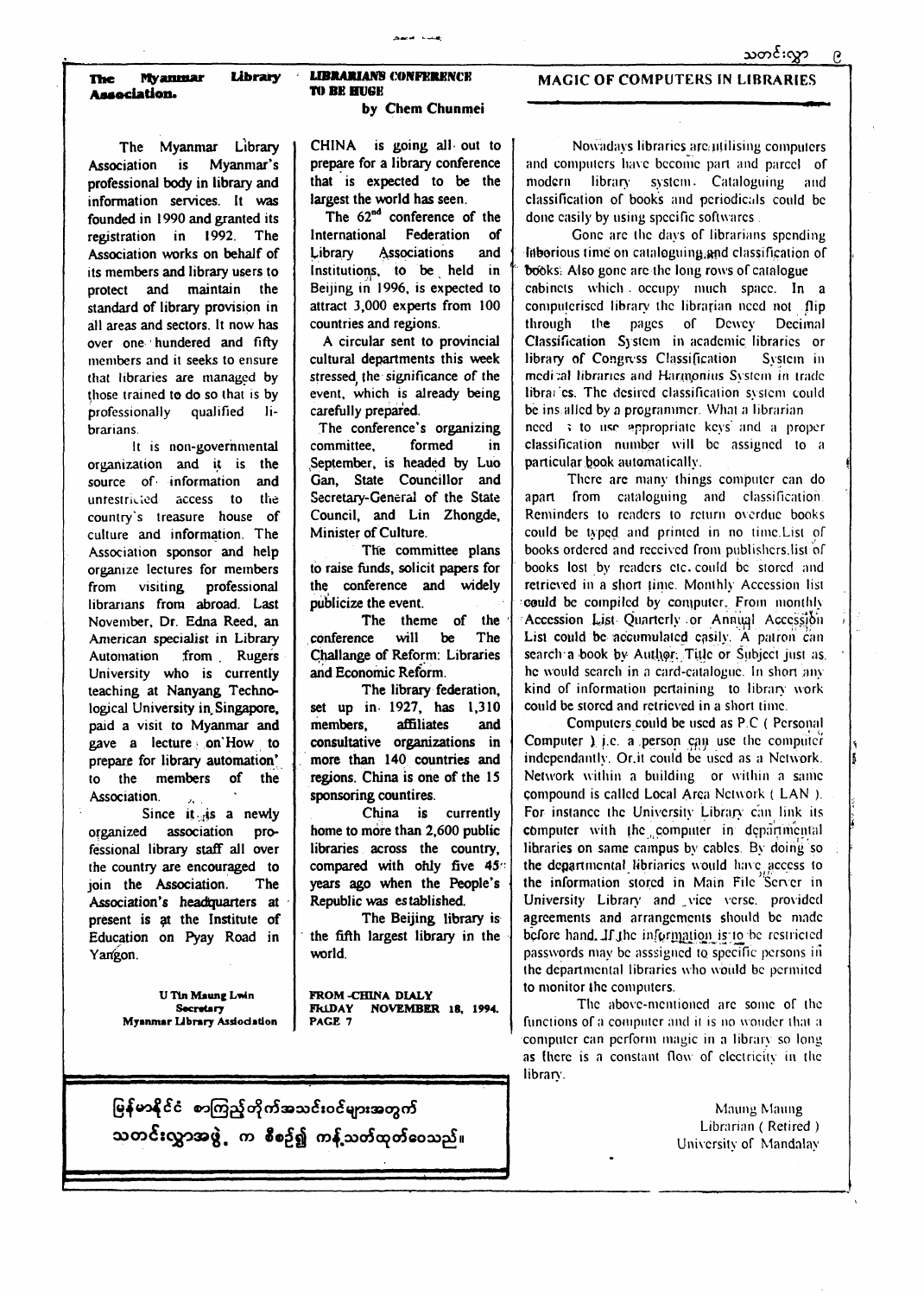$MM$   $9 + U$ U U U U W

MYANMAR LIBRARY ASSOCIATION

**WE WE HAVE BEET THE STATE OF THE BEET** April

## **The Two Union Catalogues of Myanmar"**

#### **By HLR WIN (MSTRD)**

In 1933 Indian Research Fund Association: of Calcutta published a union catalogue namely "Consolidated Catalogue of Journals and the Periodicals contained in the Libraries of Kasauli, Calcutta, Bombay, Madras, Coonoor, > Rangoon and Shillong." It is a soft cover book with the size of 23 cm  $x$  14 cm and has a stitched binding; a forty-page book with 439 entries. The name of the compiler is not mentioned. Printing was done in Calcutta by W. Newman and Co. , Ltd.

• It is interesting to note that although Rangoon (now Yangon) participate in the 'compilation, no library in Delhi existed to be taken note of.

The second printing of this union catalogue was made in October 1989. Most of the second printing copies were sent to Universities'Central Library for book exchange. Night and the contract of the contract of the contract of the contract of the contract of the contract of the contract of the contract of the contract of the contract of the contract of the contract of the contra

This union catalogue seems to be the first Myanmar union catalogue of medical periodicals. It is also the first for India.

The first edition is of 33.5 cm x 20.5 cm, bound in boards, 378+ viii pages, 1831 entries, subject and sponsor indexes are included. Twenty libraries participate in the compilation, with Technical .Information Centre of Myanma Scientific and Technological Research Department, Ministry of No. 2 Industry taking the leading role.

Another prominent union catalogue of Myanmar is the 'The Regional Union Catalogue of Scientific Serials: Yangon." This union catalogue when it was first issued in September 1977 was known as "The Regional Union Catalogue of Scientific Serials: Rangoon " that is Rangoon in the place of Yangon.

> $\mathbb{R}^n$  A union Catalogue in the book form is more handy for users because one can have a copy at home and refer whenever needed. So let us study the art of union cataloging and union listing whenever possible and compile the masterpieces without delay.

**MM9700002** • **00** 



သတင်းများပေးပို့နိုင်ပါသည်။ လြိပ်စာ--၁။ မြန်မာနိုင်ငံစာကြည့်တိုက်အသင်း ပညာရေးတက္ကသိုလ်၊ ပြည်လမ်း၊ ရန်ကုန်။ ၂။ စာကြည့်တိုက်မျုး၊ အမျိုးသားစာကြည့်တိုက် ခြောက်ထပ်ရုံး၊ ရန်ကုန်။ ၃။ စာကြည့်တိုက်မှူး၊ ရန်ကုန်တက္ကသိုလ်စာကြည့်တိုက် ကမာရွတ်မြို့နယ်၊ ရန်ကုန်။

စာကြည့်တိုက်သတင်းလွှာအတွက်

Participating libraries are as follows -

- (1) Agricultural Research Institute Library.
- (2) Applied Geology Department Library.
- (3) Central Forest Library.
- (4) Central Geoscience Library.

19

- (5) Department of Fisheries Library.
- (6) Department of Meteorology and Hydrology Library.
- (7) Institute of Animal Husbandary and Veterinary Science Library.
- (8) Institute of Computer Science and Technology Library.
- (9) Myanma Oil Enterprise Library.
- (10) Myanma Pharmaceutical Industry Library.
- (11) Technical Information Centre.
- (12) Universities'Central Library.
- (13) Yangon Institute of Technology Library.
- (14) Yangon University: Botany Department Library.
- (15) Yangon University: Chemistry Department Library.
- (16) Yangon University: Forestry Department Library.
- (17) Yangon University: Geology Department Library.
- (18) Yangon University: Mathematics Department Library.
- (19) Yangon University : Physics Department Library.
- (20) Yangon University : Zoology Department Library.

The second printing is of 33.2cm x 21.5cm in size, bound in boards, 379+ v pages, 1831 entries, subject and sponsor indexes are also included. It was printed in Technical Information Centre of Myanma Scientific and Technological Research. Department.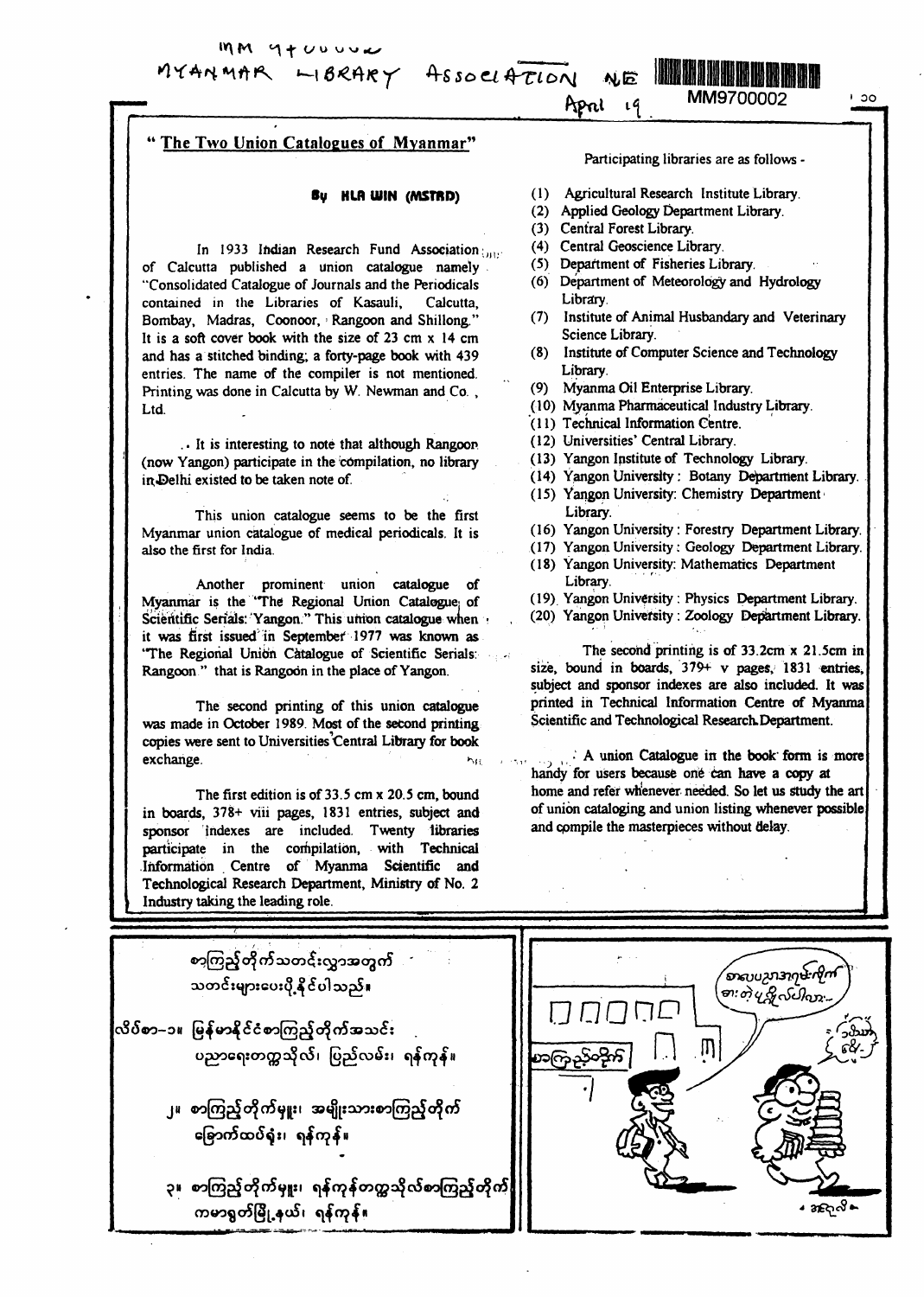အနော်ရထာ ပိဋကတ်တိုက်

ပိဋကတ်တိုက်အတွင်းသို့ ဝင်သော် ျမြန်မာနိုင်ငံ ကမ္ဗည်းကျောက်စာဌာန၊ ယခု အခန်းဖွဲ့ထားသည်ကို တွေ့ရမည်။ လိုဏ် အခါ ရှေးဟောင်း သုတေသနဌာနက ထိန်း ပတ်လမ်းကိုလည်း တွေ့ရမည်ဖြစ်၏။ ထိုအ  $\mid$  သိမ်း စောင့်ရှောက်ထားသော စာရင်းဝင် အ ဆောက်အအုံ၌ ပုဂံခေတ်လက်ရာဟူ၍ ဇာ|ဆောက်အအုံ၄၅−ဆူတို့တွင် တစ်ခုအပါဝင် ဖြစ်သည်။ အနော်ရထာမင်းလက်ထက်တွင် ဆေရဝါဒသည် နိုင်ငံတော်ဘာသာ ဖြစ်ခဲ့ <sup>ညေ့</sup>သည်။ ပုဂံခေတ်မင်းများ ဗုဒ္ဓသာသနၥ ကို ထွန်းကားအောင် ချီးမြှောက်ရာတွင် သီရိအနိရုဒ္ဓဒေဝခေါ် အနော်ရထာမင်းစော၏ ာက်ထက်မှ အစပြု၍ ပုဂံမင်းအဆက်ဆက် သာသာနၥပျံ့နှံ့ခဲ့သည်မှာ အရှေ့တောင်အာရှ တွင် မြန်မာနိုင်ငံသည် ဘာသာ၊ သာသနာ နေလိုလလို ထွန်းပခဲ့လေသည်။

> ပိဋကတ်တိုက်ဆိုသည်မှာ ယခု ခေတ်စကားဖြင့်ဆိုရလျှင် စာကြည့်တိုက် ပင်ဖြစ်သည်။ ထို့ကြောင့် ပုဂံခေတ် အနော် ရထာ ပိဋကတ်တိုက်သည် မြန်မာနိုင်ငံ၏ အစောဆုံးသော စာကြည့်ဟိုက်ဖြစ်ကြောင်း တင်ပြအပ်ပါသည်။

> > တော်တော်

ပန်း နှင့် စာပေ ပန်းမျိုးရယ်စုံ ငုံရာမှု ဖူး။ အချိန်တန် အရန်သင့် လန်းပွင့်ပို့- ဖူး။ **ဖြစ်နို**င်ဆည်မှ၁ စာဖေနှင့် ဘဝ၊ စိတ်ဓကၥင်း အခြေခံ၌

ပေါက်ပြတင်း၊ အမိုးခုံးလျှော၊ အတွင်းခန်း ပေါင်းကူးတို့သာ ရှိတော့သည်။

ဘုံငါးဆင့် အထက်ရှိ ထု $\beta$ ကား $\parallel$ ထောင့်တုရင်၊ မုခ်ဝင်လှေကားတို့မှာ နောင်း ခေတ်လက်ရာဖြစ်သည်။ ဘိုးတော်မ $\cdot : \circ \circ \circ \cdot$ (၁ရ၈၁–၁၈၁၉) လက်ထက်တွင် (မြန်နှံ့ ခြင်းဖြစ်သည်။ ပုဂံခေတ် ဘုန်းကြီးကျောင်း များတွင် ရဟန်းသံဃာများ လေ့လာနိုင်ရန် ပိဋကတ်ကျမ်းစာများ၊ပိဋတိုက်များထားရှိရိုး ဖြစ်သည်။

ကုသိုလ်ရှင်များသည် ဘုရားဂူ ကျောင်း တည်ဆောက်ကြရာတွင် ပိဋကတ် စာပေကိုလည်း ထည့်သွင်းလှူဒါန်းကြ၏။ ပေပေါ်တွင် ကညစ်နှင့် ပိဋကတ် ရေးကူး ရာတွင်အကုန်အကျ မနည်းပေ။ တစ်စုံလျှင် ငွေ သုံးထောင်အထိ ကုန်ကျသည်။ပိဋကတ် အစုံကို သစ်တလားထဲတွင် ထည့်သွင်း သိမ်းဆည်းထားသည်။ ပိဋကတ်ထားရန် ကု လားကျောင်း ပြုရ၏။ ထိုကျောင်းတွင် ရွှေ တလားနှင့် ပိဋကတ် ထားလေသည်။ အနော်ရထာ ပိဋကတ်တိုက်ဟူ၍ ယခုတိုင် အထင်အရှားရှိကာ ရှေးအခါက

အနော်ရထာ ပိဋကတ်တိုက်သည် အလောင်းစည်သူမင်း တည်ထားကိုးကွယ် ခဲ့သော ရွှေဂူကြီး၏ အရှေ့ဘက်၊ အရှေ့မြို့ ရိုးမှ ပေ၁၅၀–ကျော်အကွာ၊ သရပါတံခါးအ နီးတွင် တည်ရှိ၏။

ပိဋကတ်တိုက်သည် စတုရန်းပုံဖြစ် သည်။ တစ်ဖက်လျှင် ၅၁– ပေကျယ်သည်။ အရှေ့ဘက်မျက်နှာတွင် မုံခ်သုံးခုရှိသည်။ ကျန်သုံးဖက်တွင် ပြတင်းပေါက် သုံးပေါက် စီ `ရှိသည်။ မြေမှငါးပေ မြှင့်တင် တည် ဆောက်ထားသော သဲကျောက်ပန်းကွက် အ လင်းပေါက်များဖြစ်သည်။ ထောင့်နှံရံများရှိ ပြတင်းပေါက်များတွင် ခြင်္သေ့လည်ပြန် ပုံ ဖော်ထားလေသည်။

ပိဋကတ်တိုက်၏ အပေါ်ပိုင်းတွင် အမိုးခုံးလျှောနှင့် ဘုံငါးဆင့်ရှိသည်။ ထုပိ ကာ တပ်ထားသည်။ <mark>အမိုးစွန်း</mark> ချင်မြိုတ် တိုးများတွင်၊ထောင့်တုရင်ပန်းများဖြင့် တန် ဆာဆင်ထား၏။ ပိဋကတ်တိုက်သည် ပေ ၆၀–မြင့်သည်။

အနော်ရထာပိဋကတ်တိုက်မှ ပုဂံ ခေတ် ပိသုကာလက်ရာဖြစ်သော ဓာပေါက် ကျောက်ပြတင်းကိုု**ပုံစံတူပြု၍**တက္ကသိုလ်များ ဗဟိုစာကြည့်တိုက်၏ မျက်နှာစာတွင် မွန်းမံ ာန်ဆာ ဆင်ထားသည်ဟု သိရသည်။